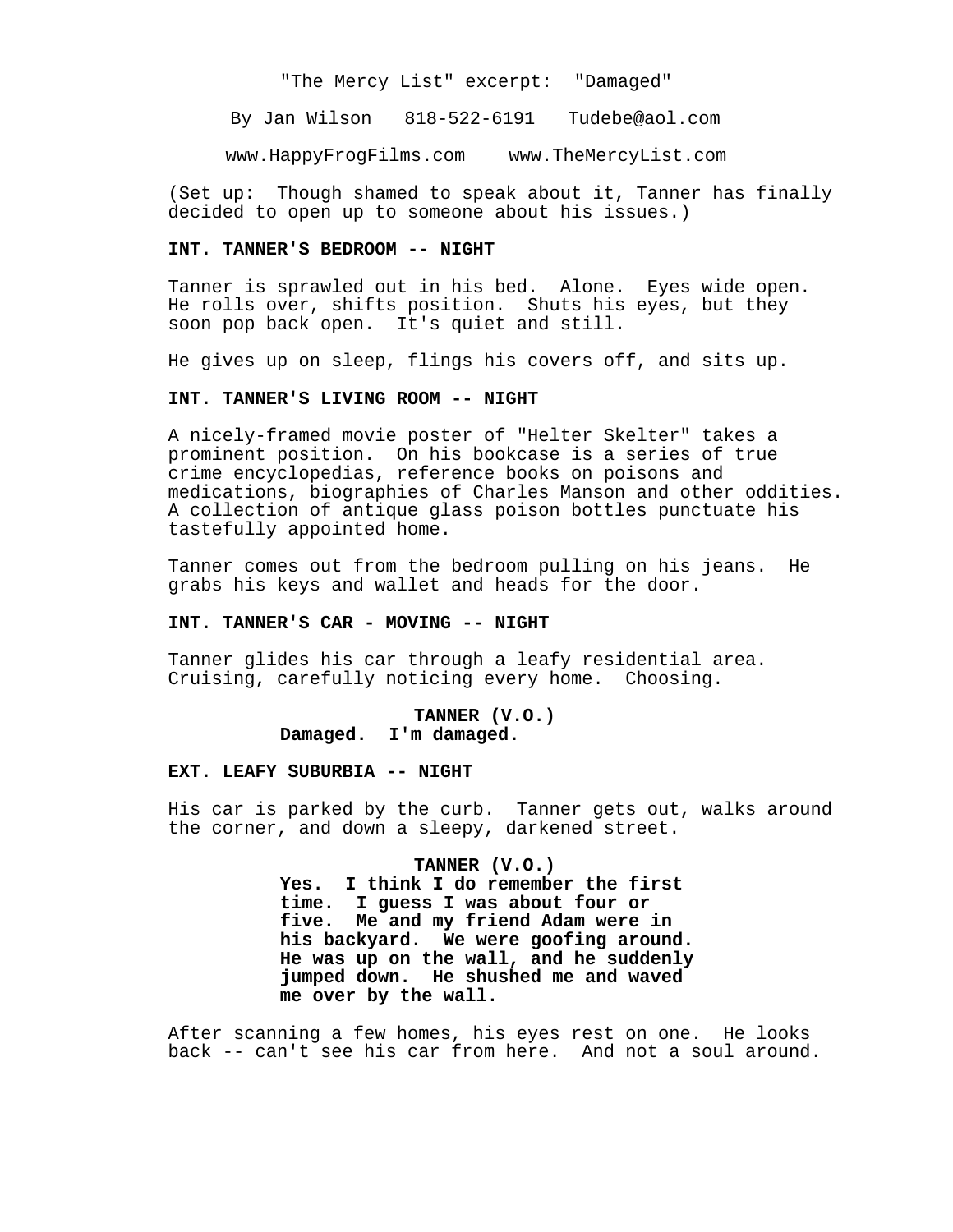**TANNER (V.O.) (CONT'D) I remember we had to push the doghouse against the cinder blocks to reach the trellis mounted on the wall.** 

With a practiced stealth Tanner glides through the yard. Goes around the side of the house.

> **TANNER (V.O.) (CONT'D) We climbed up the trellis to look over into the neighbors' yard. There was a young couple out in their yard having sex.**

There is a window - a dim light is on. Curtains open.

**TANNER (V.O.) (CONT'D) And we just watched.** 

CLOSE UP on Tanner's face - watching, entranced, concealed in the bushes near the window. His breath quickens as his hands get busy.

> **TANNER (V.O.) (CONT'D) At first I wasn't sure what they were doing, but they were naked, so that got my attention. I thought that was weird to be naked out in your yard. Especially for adults.**

# **INT. TASTEFUL SEATING AREA -- NIGHT**

Tanner sits in a plush club chair, but he is a bit uneasy and tense. He is addressing an unseen person sitting directly across from him. He loosens his tie as he continues his story.

TANNER

I remember they were doing it right next to a little child's inflatable swimming pool, pink with blue flowers. Adam was giggling. I'm not sure he understood what they were doing either. But I knew I was seeing something I shouldn't be seeing. Something secret. I remember feeling...empowered.

He barely looks the other person in the eye.

TANNER (CONT'D) They say that's a typical example of how it starts. Seeing someone accidentally as they are undressing or having sex. But...what I don't understand is...Adam saw the exact same thing as me at the exact same time and he turned out normal.